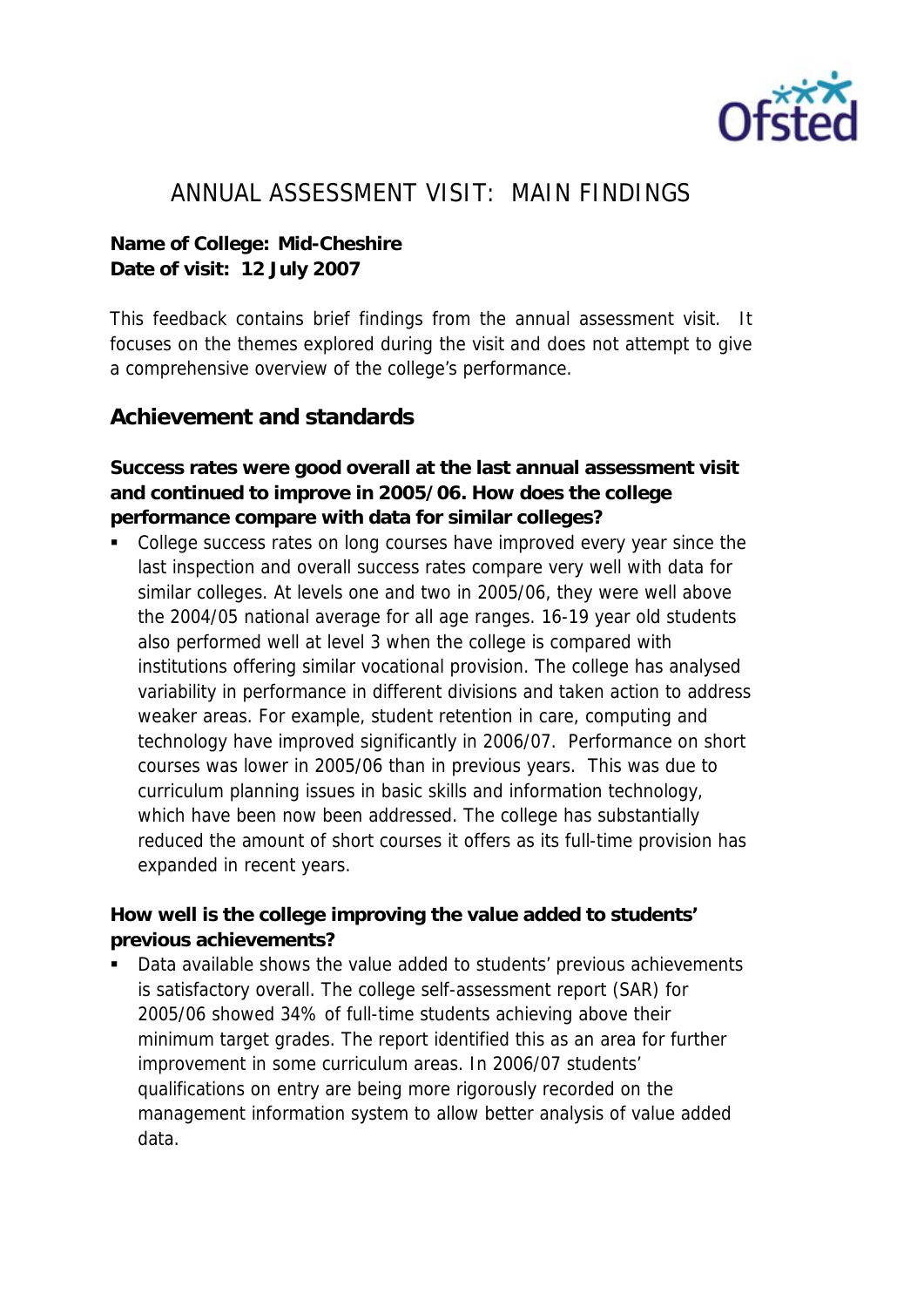

**The self-assessment report for 2005/06 identified some areas for improvement in work based learning. What does the most recent data show?**

 Overall apprenticeship success rates have shown significant year-on-year improvements from 21% in 2003/04 to 57% in the current year, which is close to the national average. The college is making good progress in addressing areas for improvement identified in its 2005/06 selfassessment report. The management of work based learning has been restructured to provide better co-ordination of the provision, improve communication, and contribute to a more rigorous performance management. Employers are now more effectively involved in learners' training and progress reviews. An apprentice of the year award to celebrate learner success has helped to raise the profile of apprenticeships within the college.

**Key skills achievement improved since the last inspection but continued to be unsatisfactory in some curriculum areas in 2005/06. To what extent has this been successfully tackled?**

 Key skills success rates show significant improvement. College data shows success rates are on track to exceed the college target, rising from 32% in 2005/06 to a forecast 66% for 2006/07. A more effective curriculum model is in place this year and monitoring of performance has improved. There is better promotion of key skills across the college and more successful delivery of key skills as a result of staff development. College lesson observation data show an increase in the percentage of key skills sessions judged to be good or better from half in 2005/06 to three quarters in 2006/07.

**'Skills for life' provision had unsatisfactory success rates on some courses in 2005/06; how has this been addressed?**

 The management of the skills for life provision has been restructured and timetabling of the provision reviewed to provide increased coherence. Staff development has been strongly focussed on curriculum and lesson planning, and better use of management information to monitor learner progress and course performance. The curriculum has been reviewed with a substantial move from short programmes to long courses leading to national accreditation. Whilst it is too early to judge the success rates for 2006/07 the long course retention rate as at July 2007 has significantly improved to 97%.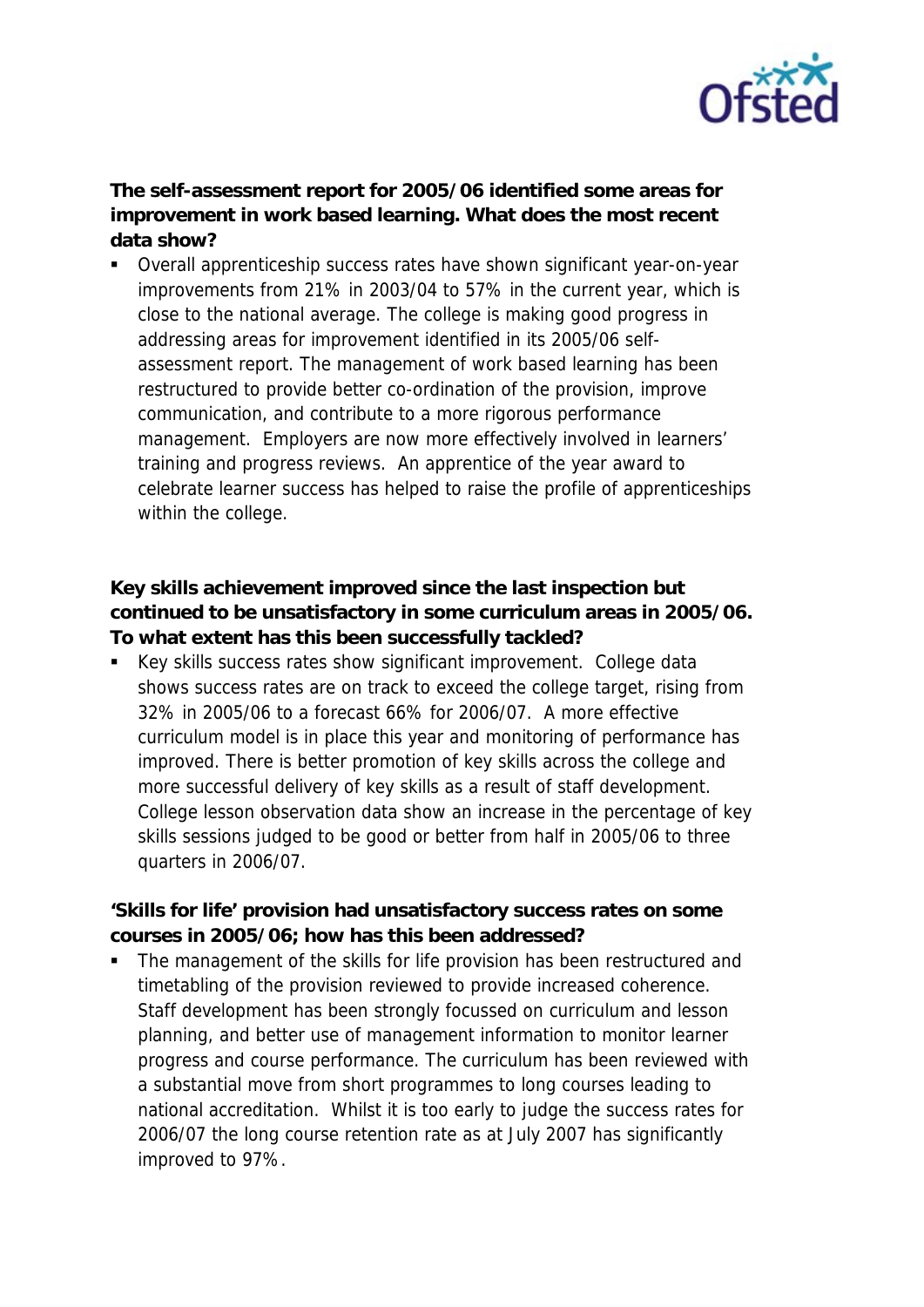

## **Quality of education and training**

**The college judged two thirds of its teaching to be good or better in 2005/06. What has been done to eliminate the 'uninspired' teaching found in some lessons?**

 Since the last inspection the college has made good progress in developing more rigorous systems to judge the quality of its teaching and learning. There is much better moderation of the grading of lesson observations. Improvements in student achievement data, and feedback from learners, support the college findings that the majority of teaching and learning is good. Satisfactory progress is being made to improve weaker aspects of teaching through staff development, peer observations and sharing of good practice.

**Aspects of the tutorial process were not sufficiently monitored in previous years; how has this been improved and what has been the impact?**

• The college has made satisfactory progress to improve aspects of the tutorial programme that were not well monitored at the last inspection. Tutors on part-time courses are now required to submit a scheme of work for tutorials and keep records of individual tutorials. A sample of these is checked by the head of student services. College observation of tutorials has identified areas for further improvement, for example staff are being trained to help students set 'smart' targets to improve their work. The college recognises that it needs to further measure the impact of this work. A computerised system for capturing individual learning plans and monitoring of progress via tutorials is being investigated.

## **Leadership and management**

**How has the college tackled under-performance identified in the 2005/06 self-assessment, for example management in business studies and curriculum planning in care courses?**

 The college has improved the monitoring of performance significantly in recent years. There are regular and rigorous reviews of course performance, underpinned by reliable data on attendance, retention and achievement. Course reviews also include the outcome of lesson observations and the uptake and impact of learner support. Action plans to address under-performance are effective. In business and care, where